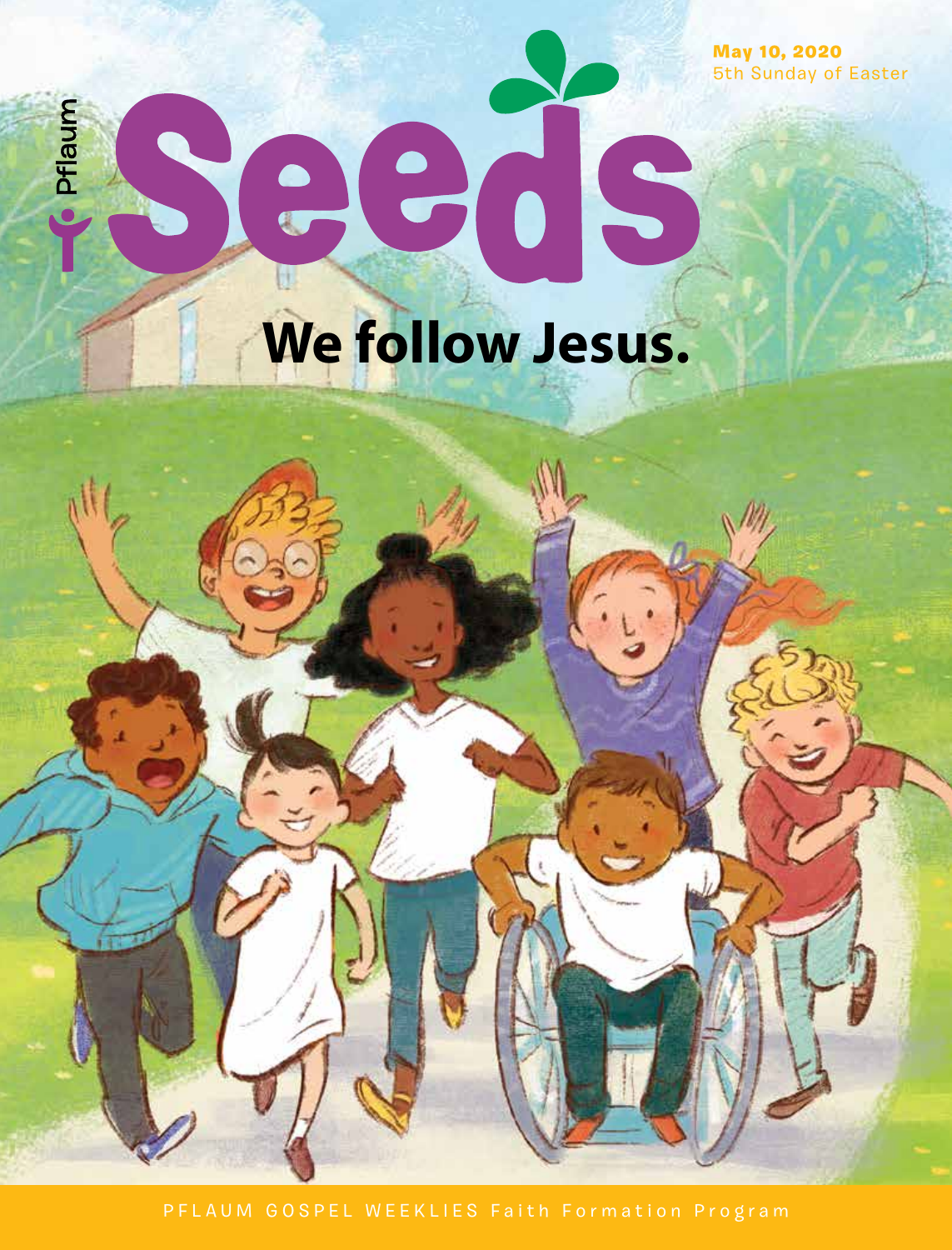



#### In Church During the Prayer of

the Faithful, listen carefully to each prayer and remember that the whole Church believes in the promise of Sunday's Gospel.

#### Question of the Week

When is it difficult for you to trust Jesus?

#### **Family Mill** Prayer

Jesus, we want to trust you in all things. Give us the courage to ask you for what we need. Amen.

#### **Scan here for parent resources.**<u>几</u>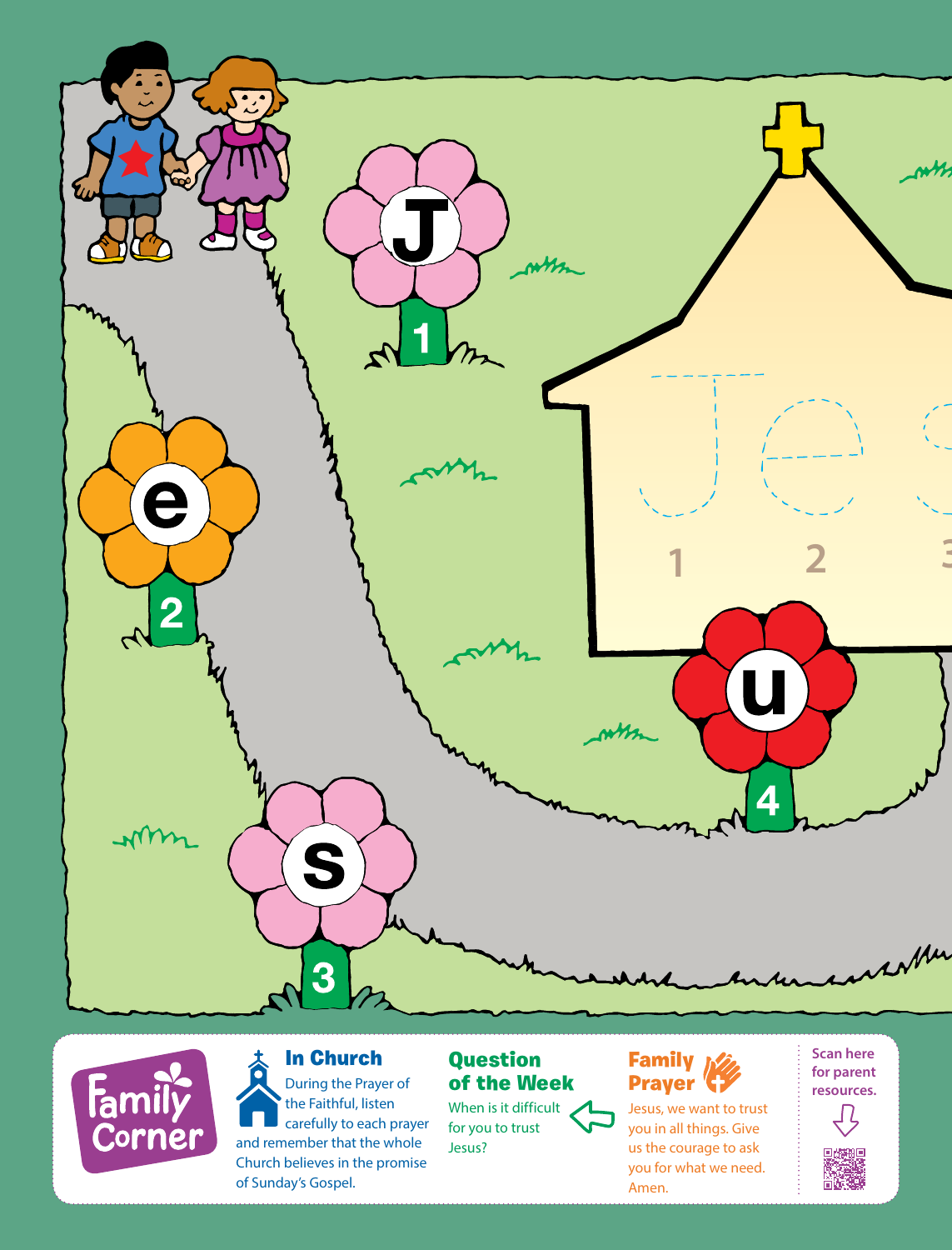



**In class or at home, go to page 10 in the Catechism handbook to learn about the leader of our church family.**



**I follow you**  with my  $\binom{6}{5}$ 

**I praise you with my .**

**I help others with my** 

## **Amen.**

*SEEDS* copyright © 2020 by Pflaum Publishing Group, a division of Bayard, Inc. All rights reserved. Page 1 art: Bayard– Anne Berry; pages 2–3 art: Sally Brewer Lawrence; pages 3–4 art: Jane Conteh Morgan; page 4 background: sathaporn/Shutterstock.com.

**.**

Bayard supports Pope Francis's call to care for our common home. Please share your copy of *SEEDS* with a friend or recycle it properly. Thank you.